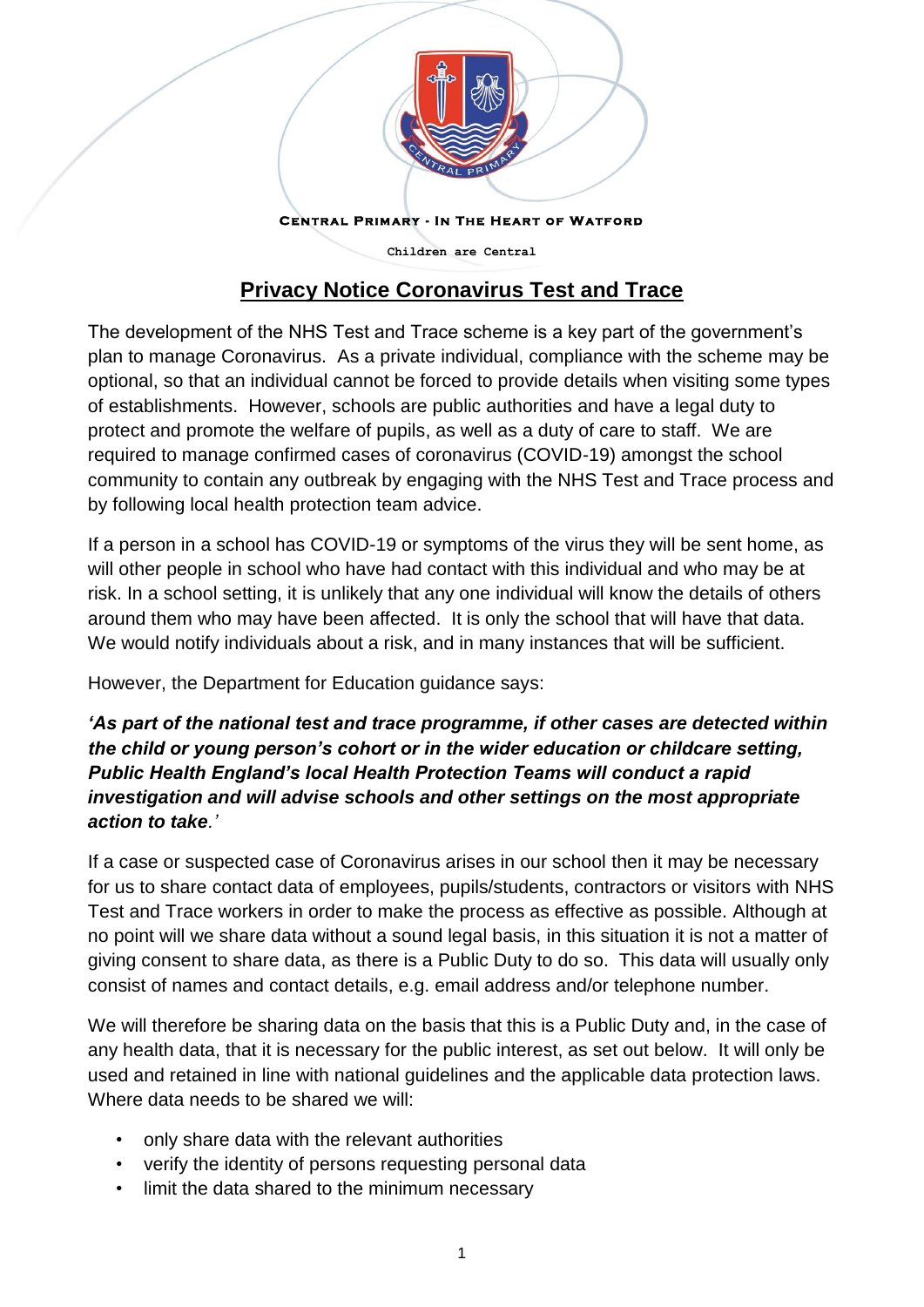- ensure the data is kept secure, and only share via secure methods
- keep a record of the data shared, under the strictest confidence
- notify any individuals whose data has been shared (where possible)

## **NHS Test and Trace and the Law**

The law on protecting personally identifiable information, known as the General Data Protection Regulation (GDPR), allows Public Health England to use the personal information collected by NHS Test and Trace. The section of the GDPR that applies is:

Article 6(1)(e) – '*processing is necessary for the performance of a task carried out in the public interest or in the exercise of official authority vested in the controller*'

As information about health is a special category of personal information, a further section of the GDPR applies:

Article 9(2)(i) – '*processing is necessary for reasons of public interest in the area of public health, such as protecting against serious cross-border threats to health or ensuring high standards of quality and safety of healthcare*'

Public Health England also has special permission from the Secretary of State for Health and Social Care to use personally identifiable information without people's consent where this is in the public interest. This is known as 'Section 251' approval and includes the use of the information collected by NHS Test and Trace to help protect the public from coronavirus. The part of the law that applies here is Section 251 of the National Health Service Act 2006 and the associated Health Service (Control of Patient Information) Regulations 2002.

The privacy notice for the service can be found here:

<https://contact-tracing.phe.gov.uk/help/privacy-notice>

## **Rights of Data Subjects in relation to their personal data**

Any data subject has the right to request access to personal data that we hold about them. To make a request for access to their personal data, individuals should contact our DPO.

Individuals also have the right to:

- object to processing of personal data that is likely to cause, or is causing, damage or distress
- prevent processing for the purpose of direct marketing
- object to decisions being taken by automated means
- in certain circumstances, have inaccurate personal data rectified, blocked, erased or destroyed

If you have a concern about the way we are collecting or using your personal data, you should raise your concern with our DPO in the first instance. You can also contact the Information Commissioner's Office, if necessary, at<https://ico.org.uk/concerns/>

## **Contact:**